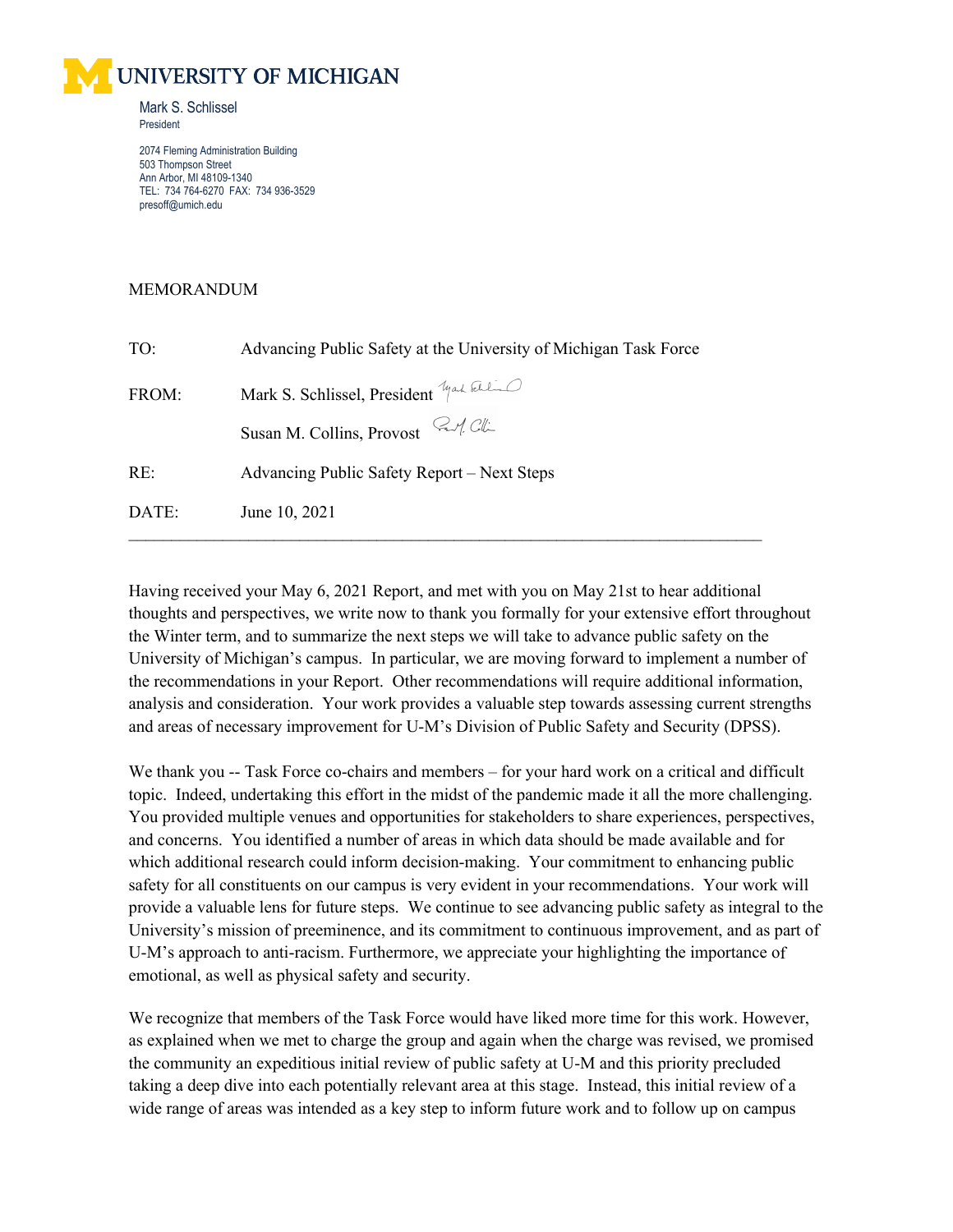Advancing Public Safety at the University of Michigan Task Force June 10, 2021

interests in a timely way. Indeed, the report is very helpful in surfacing many important issues, as noted below. We also recognize that Task Force members disagree with the provost office policy of not providing incentives for focus group participation. However, we were pleased to provide extensive resources, including full staffing and funds for research assistance.

In addition to its many recommendations, we appreciate the Report's recognition of numerous ways in which our public safety operation is doing commendable work. Under the leadership of Executive Director Eddie Washington, DPSS has made great strides to enhance professionalism, with commitments to community service and to continuous improvement. This process is on-going.

Having reviewed the Report, and discussed it with the co-chairs, Executive Director Washington and University leadership, we are pleased to announce that we are already moving forward to implement a number of the Task Force recommendations. Our next steps will include:

- 1. The Report will be made publicly available in June through a story in the University Record, and will be posted on the Provost's [website](http://provost.umich.edu/anti-racism/advancingpublicsafety.html) along with this Memo.
- 2. We will implement a number of the suggestions in the Report related to the Police Department Oversight Committee (PDOC). In particular, this will include increased training for members, and modifications to the PDOC's procedures to explicitly include review of department policies and procedures.
- 3. The Report emphasizes the value of making additional data about DPSS publicly available, as a key area for improving transparency and for building trust and accountability. Executive Director Washington agrees, and supports the goal of sharing more information about DPSS.
	- a. Following the Task Force's recommendations, this data work will focus on stops, arrests and grievances. Analysis of existing data will seek to identify any potential biases based on race or other personal characteristics in the context of public safety at U-M.
	- b. We value the public interest in sharing this information and will consider how best to share information publicly while striking an appropriate balance between public trust, privacy concerns and effective safety operations. Members of the PDOC will be invited to participate in this work.
	- c. Recognizing data limitations that have been uncovered, accomplishing this goal will also require building better data systems and reports that are accurate and useful. So this summer, DPSS will work directly with U-M's Office for Information Technology (IT) on improving data categorization, tracking and reporting.
- 4. The Report also highlights the value of increased transparency around DPSS officer selection and training, the structure of DPSS, and the role of its divisions. Over the summer, we will work to ensure that information about each of these dimensions of DPSS is more easily accessible to the public, such as through an improved website with relevant information.